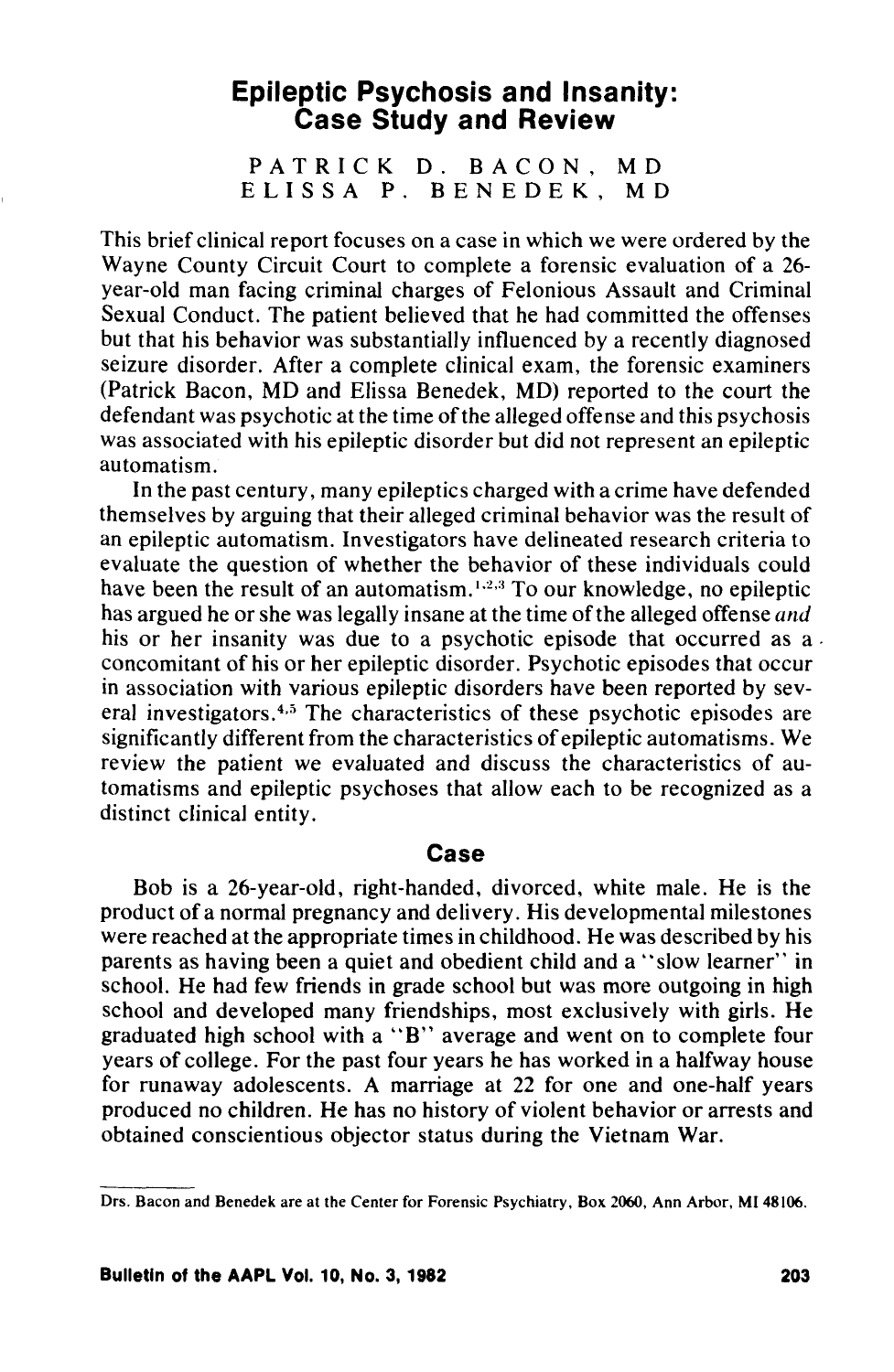His medical history is remarkable for a severe episode of chicken pox at age two requiring hospitalization for several days. He had an extremely high fever, but there is no record of febrile convulsions. After his divorce, he began to suffer what his parents describe as "physical spells." During these episodes, he became pale and "pasty-looking," complained of feeling faint, and appeared emotionally shaken. The episodes lasted a few minutes and would be followed by up to eight hours of lethargy and sleep. He was evaluated several times by a general physician but no physiological cause was discovered. The spells decreased in frequency but persisted until the onset of his more generalized seizures. About eight months before his seizures began, he was assaulted and suffered some head trauma. He used alcohol infrequently and had only used controlled substances on two occasions during adolescence.

He had no history of psychiatric hospitalizations prior to the alleged offense. However. he was mildly depressed after his divorce and sought outpatient counseling with a social worker for one and one-half years. He began psychotherapy again after the onset of generalized seizures.

Six months prior to the alleged crime, Bob began to experience major motor (grand mal) seizures. In the post-ictal period, he was very confused, lethargic, and disoriented. The post-ictal confusion lasted from one to four days and was sometimes accompanied by feelings of depersonalization and visual disturbances such as micropsia, macropsia, and objects appearing two-dimensional. Numerous EEGs revealed no focus of seizure activity, and a neurologist maintained him on Dilantin, 300 mg., daily.

Bob's seizures gradually increased in frequency, and he suffered major distress that he focused on the long confusional periods. His parents and friends noted a change in his personality and behavior. They described unusual affective states, decreased attentiveness, alternating lethargic and excitable periods, and him as having a "strung-out" quality. He was fired from his job and sought more counseling for the third time at this point.

Three days prior to the alleged offense he had a severe, witnessed, documented seizure. On the day prior to the alleged offense. he began acting strangely and told his parents that he could see the devil in their neighbors. Later that day, his behavior was described by his parents as strange in that he stood in one place for 10-20 minutes at a time, was unresponsive to verbal stimuli, and showed peculiar positioning of his arms. On the day of the offense, he appeared to his parents as neither confused nor lethargic. He reported to them that his thinking was clear. His parents also reported he displayed rapidly bizarre fluctuating emotions. He related much peculiar material to his parents and friend, which centered on his thoughts of evil and the devil. Although he was able to carryon a conversation, read a magazine, and play basketball with his brothers, he continued to manifest peculiar euphoric affect and to relate unusual religious and mystical ideas to his relatives. Late in the day. he suddenly described feeling very anxious and ran out of his parents' house. Several blocks away, he encountered a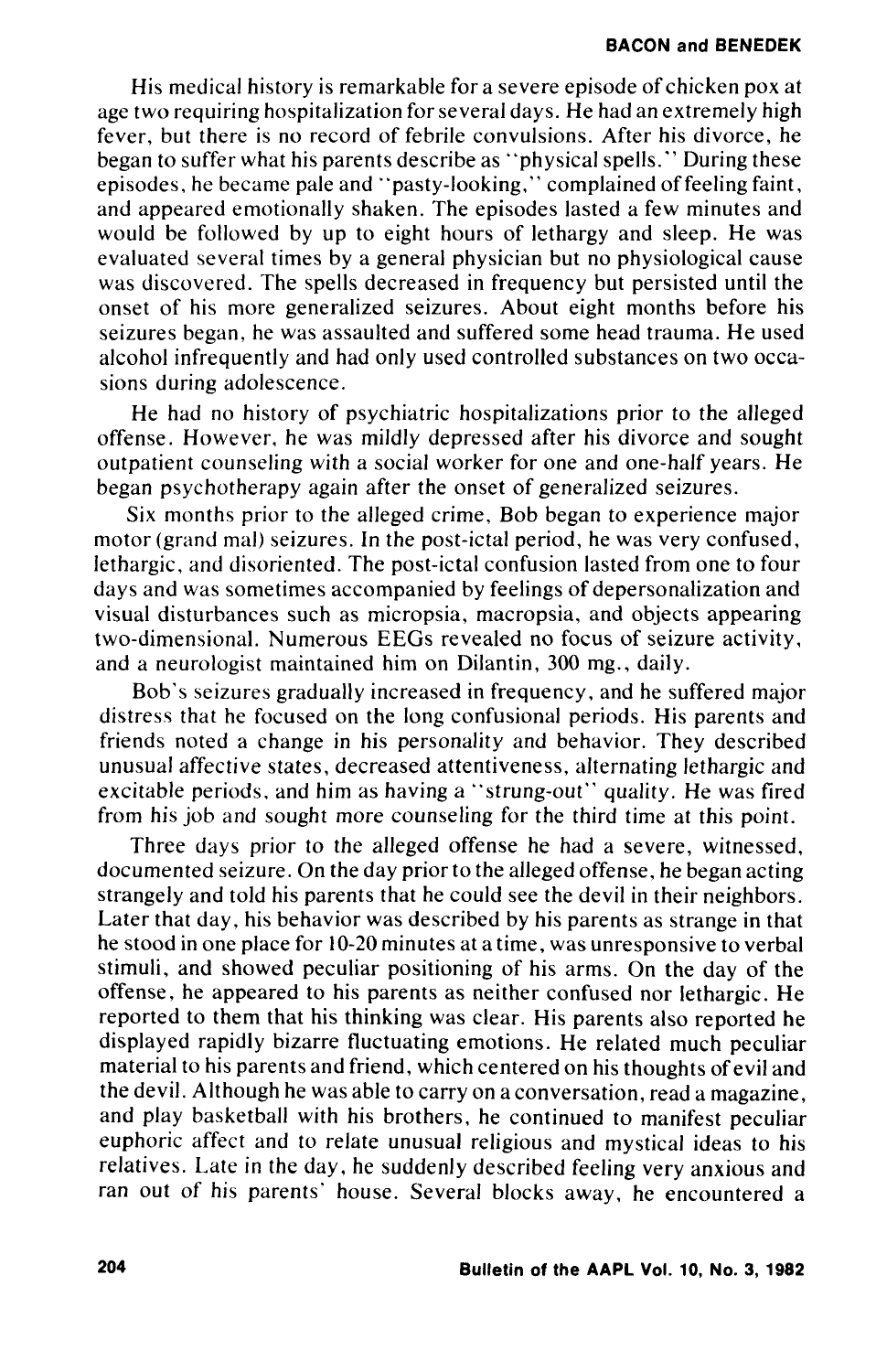#### **EPILEPTIC PSYCHOSIS AND INSANITY**

middle-aged woman walking her dog. He politely offered to walk the dog. When she refused the offer, he physically attacked her, tearing off much of her clothing. A nearby jogger heard her screams and pulled Bob away, restraining him. Bob did not resist but insisted he had done to "Satan" what "God" had wanted him to do.

The following day Bob was no longer behaving in a peculiar fashion. He recalled, though not clearly, what he had done the previous day, and he felt very remorseful, ashamed, and shocked that he had behaved in an assaultive manner. He no longer had unusual thoughts of the devil or religion and seemed to the clinical examiner to speak in a clear, coherent fashion with no delusional ideation. During a subsequent diagnostic psychiatric hospitalization he experienced several more grand mal seizures and brief psychotic episodes associated with them. The delusional ideation was similar. An epileptic focus was found in the right temporal lobe, and he was placed on carbamazepine. His seizure frequency greatly diminished, and he has had two psychotic episodes associated with seizures since starting on the new medication.

## **Discussion**

Epileptic automatisms are episodes of behavior that are not under the conscious volitional control of the epileptic.<sup>6</sup> During the automatism, there is a decrease in cognitive ability, usually with a decreased level of consciousness, confusion, or clouding of consciousness.<sup> $7.11$ </sup> If slight, the decrease in cognitive functioning can be overlooked by the casual observer.  $4.12$ However, the decrease in cognition can easily be demonstrated by having the patient attempt such tasks as solving mathematical problems, or reading and summarizing a few paragraphs of written material. $8.12$  Typically, the behaviors observed during the automatism are simple, stereotyped, repetitive motor activities that recur with each seizure.<sup>8,9,10</sup> Virtually any motor activity is possible, but complex goal directed activities  $-$  athletics, detailed household chores, or vocational activities  $-$  are not seen.<sup>8,9,12</sup> Violence, including violence directed toward a specific person or object, is possible.<sup>2,10</sup> During a violent automatism, the epileptic does not search out specific objects to attack, but rather acts aggressively toward anything in his or her path.  $2.10$  During the automatism, the epileptic may express a variety of feelings with fear, anxiety, and agitation being most frequently reported. $9.12.13$  The epilpetic also may be delusional or hallucinate during the automatism.<sup>13</sup> Finally, epileptics are typically amnesic for their seizures particularly for the automatic behaviors that occur during the seizure. The epileptic is usually also amnesic for much of a post-ictal twilight state, especially the early moments, but may retain partial, usually confused memories of the post-ictal event.<sup>9,10,11</sup>

Automatisms occur immediately prior to, after, or during a seizure, and are associated with EEG abnormalities. Automatisms have been described in three time intervals with respect to various seizure patterns: (I) during the ictal phase of a single partial complex seizure, (2) during the ictal or inter-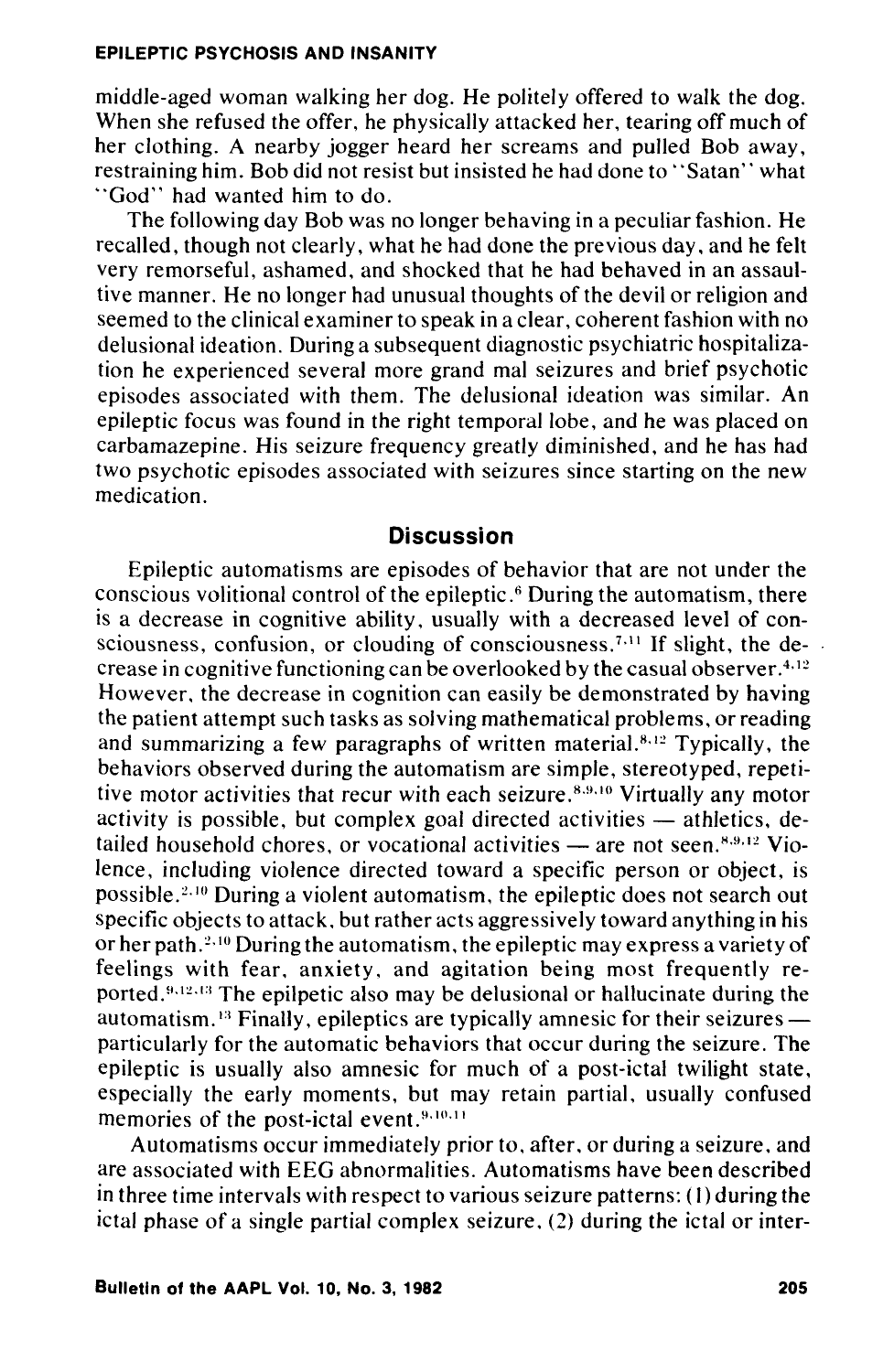| Table.                                                          |                                               |                                                                                  |
|-----------------------------------------------------------------|-----------------------------------------------|----------------------------------------------------------------------------------|
|                                                                 | <b>Automatism</b>                             | <b>Psychosis</b>                                                                 |
| Level of consciousness                                          | usually decreased                             | usually normal                                                                   |
| Complexity of motor<br>behavior                                 | simple, non-goal<br>directed                  | complex, goal-directed                                                           |
| Violence                                                        | possible                                      | possible                                                                         |
| Hallucinations, delusions                                       | yes                                           | <b>ves</b>                                                                       |
| Amnesia for event                                               | frequently                                    | occasionally                                                                     |
| Duration of event                                               | minutes to day                                | hours to years                                                                   |
| Temporal relationship<br>to ictus                               | with ictus or<br>within 12 hours              | immediately prior to or<br>after ictus, or separated<br>by days-weeks from ictus |
| <b>EEG</b> concomitant                                          | ictal activity of<br>background abnormalities | baseline or improved                                                             |
| Type of seizure                                                 | grand mal, petit mal<br>temporal lobe         | grand mal, petit mal,<br>temporal lobe, focal                                    |
| Relationship to severity,<br>frequency, duration of<br>seizures | none                                          | none                                                                             |

ictal phases of petit mal status epilepticus, and partial complex status epilepticus (these disorders typically involve a single, prolonged ictus, or a series of ictal events occurring at short time intervals with no complete return to consciousness during the inter-ictal period), $8,14,15$  and (3) during a post-ictal twilight state immediately following a partial complex or grand mal seizure.  $5.7.11.14.16$  When the automatism occurs during the ictal event, the EEG exhibits spike and wave activity consistent with the type of seizure. $9,10,12,14$  The EEG during an inter-ictal automatism may show roughly normal activity or abnormalities in the background wave pattern — diffuse dysrhythmias with periods of high voltage slow waves and theta and delta rhythms.  $10, 11, 12, 14, 15$  In post-ictal twilight states, the EEG frequently shows initial iow voltage slow waves and theta and delta rhythms. As the patient regains normal consciousness, the EEG improves, returning to a normal pattern with a predominance of alpha activity (or the patient's baseline activity) at the resolution of the twilight state.<sup>10,11</sup>

Automatisms are usually of short duration. They may be as short as a single complex partial seizure (usually less than five minutes). $9$  However, petit mal status and partial complex status epilepticus may last from hours to days in duration.<sup>8,12,14,16</sup> Post-ictal twilight states are from minutes to hours in duration  $-$  nearly all last less than 12 hours.<sup>1,7,10,11</sup> Automatisms associated with seizure disorders last less than 12 hours.

In contrast, psychotic episodes occurring in association with epilepsy have been divided into two main clinical categories: (1) brief, self-limiting psychotic episodes  $-$  from days to weeks  $-$  and (2) prolonged episodes  $$ from months to years — which may become chronic disabling illnesses.  $4.5,17$ The epileptic patient may experience any type of psychiatric symptom during either length of psychotic episode, though certain symptoms are described predominantly in one type or the other. The most frequently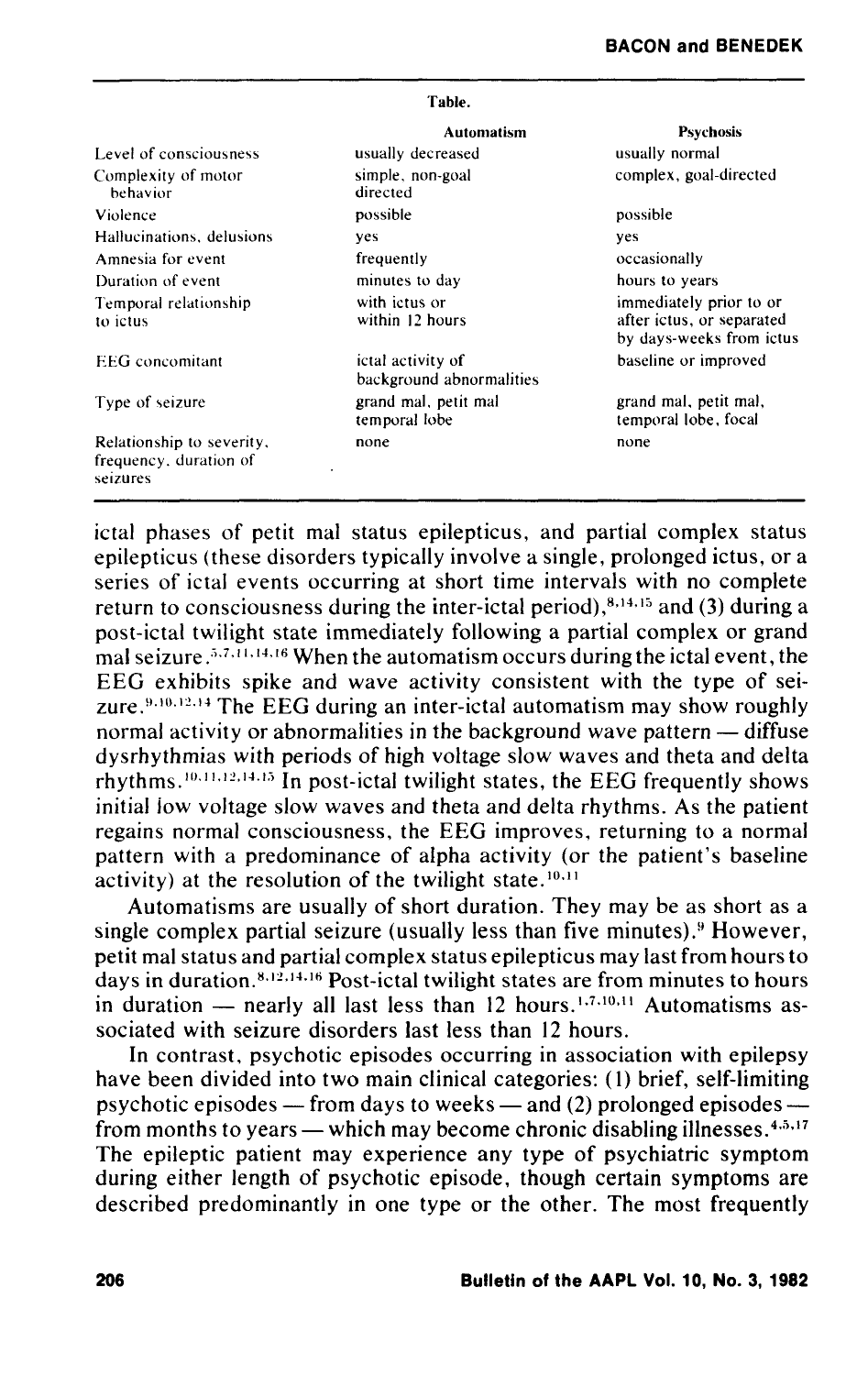#### **EPILEPTIC PSYCHOSIS AND INSANITY**

reported symptoms in both brief and prolonged are delusions of a paranoid, persecutory, mystical, or religious nature.<sup> $17,18,19,20$ </sup> Severe hypochondriacal delusions of grandeur also have been described but with less frequency.<sup>4</sup> Well-organized delusional systems are rarely seen.<sup>20</sup> Auditory hallucinations are also frequently described. Visual hallucinations and illusions are more frequent in this population than in general populations of schizophrenics. $5.17.21$  Slater reports that 60 percent of his 69 patients displayed catatonic symptoms at some time.<sup>18</sup> Epileptics with prolonged psychoses tend to show relatively normal affect  $-$  not the flat, bizarre, or inappropriate affect often seen in chronic schizophrenics. Conversely, epileptics with brief psychoses are more likely to have both mood and affect disturbances with depressive symptoms being more common than manic or hypomania.<sup>4,17,20,22</sup> Brief epileptic psychoses most typically occur with a *clear* or *normal* level of consciousness, though brief periods of confusion may occur during a prolonged psychotic episode.  $4.5.18.22$  During the psychosis, the epileptic may be capable of complex goal-directed motor activity and normal cognitive functions. In this respect, they can be considered very similar to the general populations of schizophrenics and differentiated from epileptic automatism. The epileptic who has suffered a psychotic episode typically has clear memories of some of the events during the episode and may have total recall. $5,18$ 

The relationships between the onset and type of psychosis, and type, duration, severity, and frequency of seizure activity has been described in several studies. Psychotic episodes have been described in association with generalized seizures, focal seizures, and temporal lobe seizures.<sup>4,21</sup> The prolonged psychoses tend to occur in association with temporal lobe seizures.<sup>5,17,18,22</sup> The duration of the seizure disorder is unrelated to the occurrence of brief psychotic episodes. Indeed, psychotic episodes may occur after the first seizure.<sup>4</sup> However, epileptics with prolonged psychoses typically have onset of the psychosis 10 to 20 years after the onset of the seizure disorder. 4.17.22 In Slater's series of 69 epileptics with prolonged psychoses, the mean interval between onset of seizures and onset of psychosis was 14 years. In this study, there were two patients with onset of psychosis less than one year after the onset of the seizure disorder.<sup>18</sup> The severity of the seizure disorder shows no relationship to the susceptibility for, or probability of, developing psychotic episodes. The seizure frequency also shows no relationship to the probability of developing psychotic episodes. $4.17.18$ 

In contrast to automatism, epileptic psychotic episodes are typically not temporally related to ictal periods The brief psychotic episodes may occur just prior to or immediately after a seizure, or may be separated from any ictal activity by days or weeks. Further, EEG abnormalities are unusual during the psychotic episode. Typically, the background pattern does not change from the patient's normal or baseline activity during the psychotic episode. 21 Paroxysmal bursts of spike wave formations in the area of the epileptic focus may be reinforced or increased during the psychotic episode, but more frequently the EEG pattern improves, with complete disappear-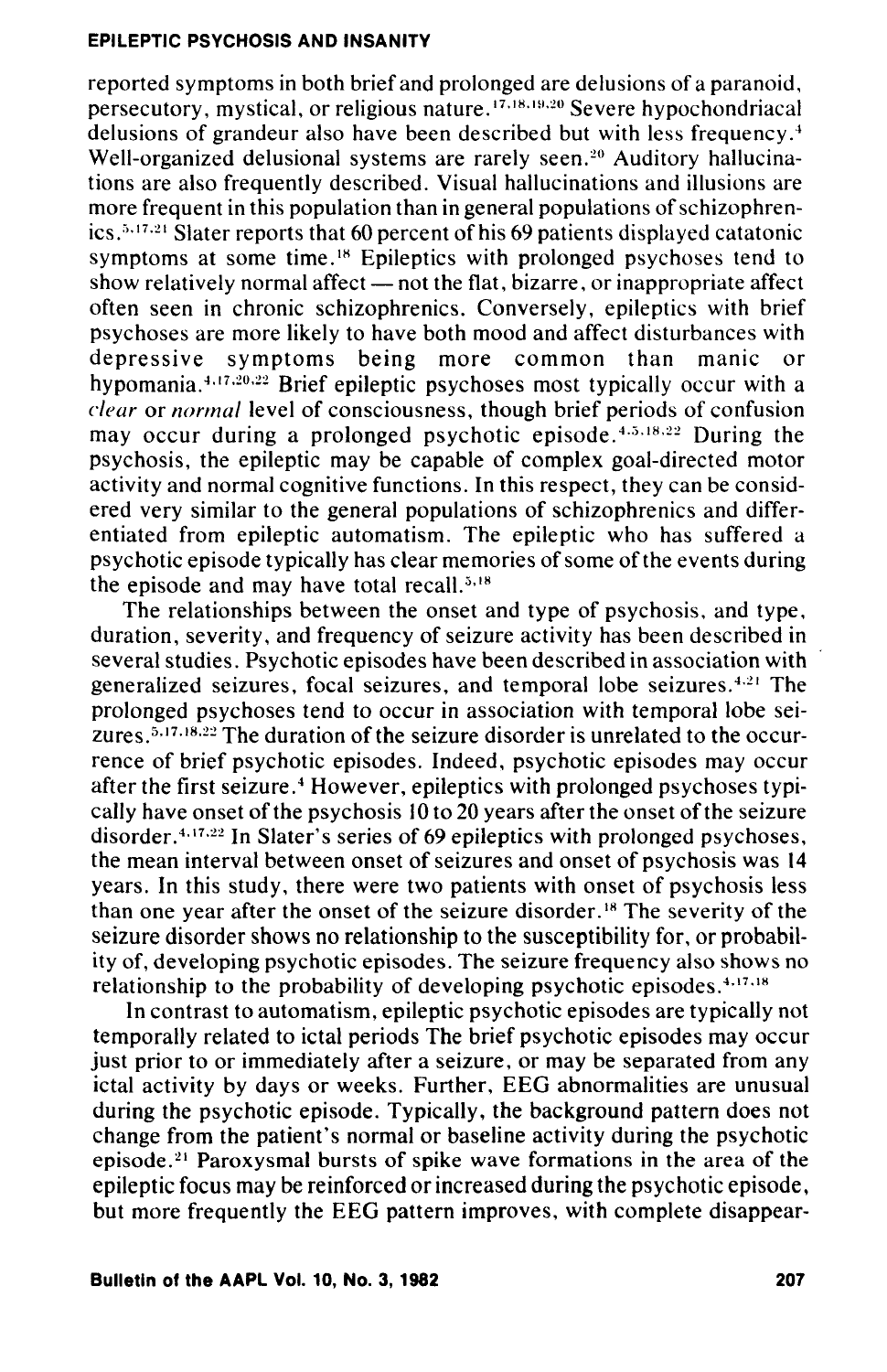BACON and BENEDEK

ance of focal paroxysmal activity.<sup>10,17,18,21</sup> The phenomenon was noted several years ago by Landolt, who coined the term "forced normalization" to describe the improvement in the EEG he believed was characterstic of the brief epileptic psychosis. 10 These relationships between ictal activity and psychosis have been noted in the epileptic patients with prolonged psychosis, although to a lesser extent. In this population, the seizures often decrease in frequency and may stop entirely for months or years, but the EEG usually retains focal paroxysmal activity.4.5.18

The mechanisms that may be involved in the association between psychosis and epilepsy have been extensively reviewed by investigation. $4.5,17,18$  Slater and Beard have demonstrated statistically that a purely chance association between these two relatively infrequent disorders cannot explain the great number of patients with both illnesses reported.<sup>18</sup> Slater's study along with several others have supplied evidence to reject the hypothesis that these epileptic patients had a genetic predisposition or vulnerability to developing schizophrenia or psychosis. 4,17.18 Two other hypotheses have been seriously considered: (1) the psychological effects and social strain of the seizure disorder, especially the phenomena of complex partial seizures, eventually disrupts the personality to the extent that a psychotic personality results, or (2) a lesion occurs in the limbic system that can manifest as a psychosis and/or a seizure disorder.  $17.23$  The first of these hypotheses is not readily accepted as a sole explanation. If this hypothesis were true, it would be expected that increased seizure frequency, severity, and duration would cause more disruption of psychic life and would be very positively correlated temporally with psychosis. However, as we have mentioned, the seizure frequency, severity, and duration are not positively correlated with psychosis. The second of these hypotheses is more difficult to evaluate, largely because ofthe practical difficulties of demonstrating a brain lesion as a causative factor of psychotic episodes. Investigators have suggested several possible types of lesions might cause both epilepsy and psychosis, but no lesion of this type has been demonstrated either grossly or microscopically.<sup>4,5,17,18,22</sup> Thus, the question remains unanswered, with most investigators suspecting a physiologic lesion in the brain is the primary causative factor, and that the psychological and social issues are secondary factors that vary from case to case in significance. 4,5,17,18

In Bob's case, several findings point to a diagnosis of epileptic ps ychosis rather than epileptic automatism. First, at the time of the episode Bob had no discernable disturbance of consciousness as described by mUltiple reliable witnesses. Bob's motor activity was fairly complex and goal-directed. He had clear recall for several parts of the episode  $-$  most important, his delusions about the woman he attacked, the brief conversation they had, and the nature of the assault. The psychotic episode lasted more than 24 hours, it occurred more than 48 hours after his most recent seizure, and was not followed by a seizure. Unfortunately, we do not have EEG recordings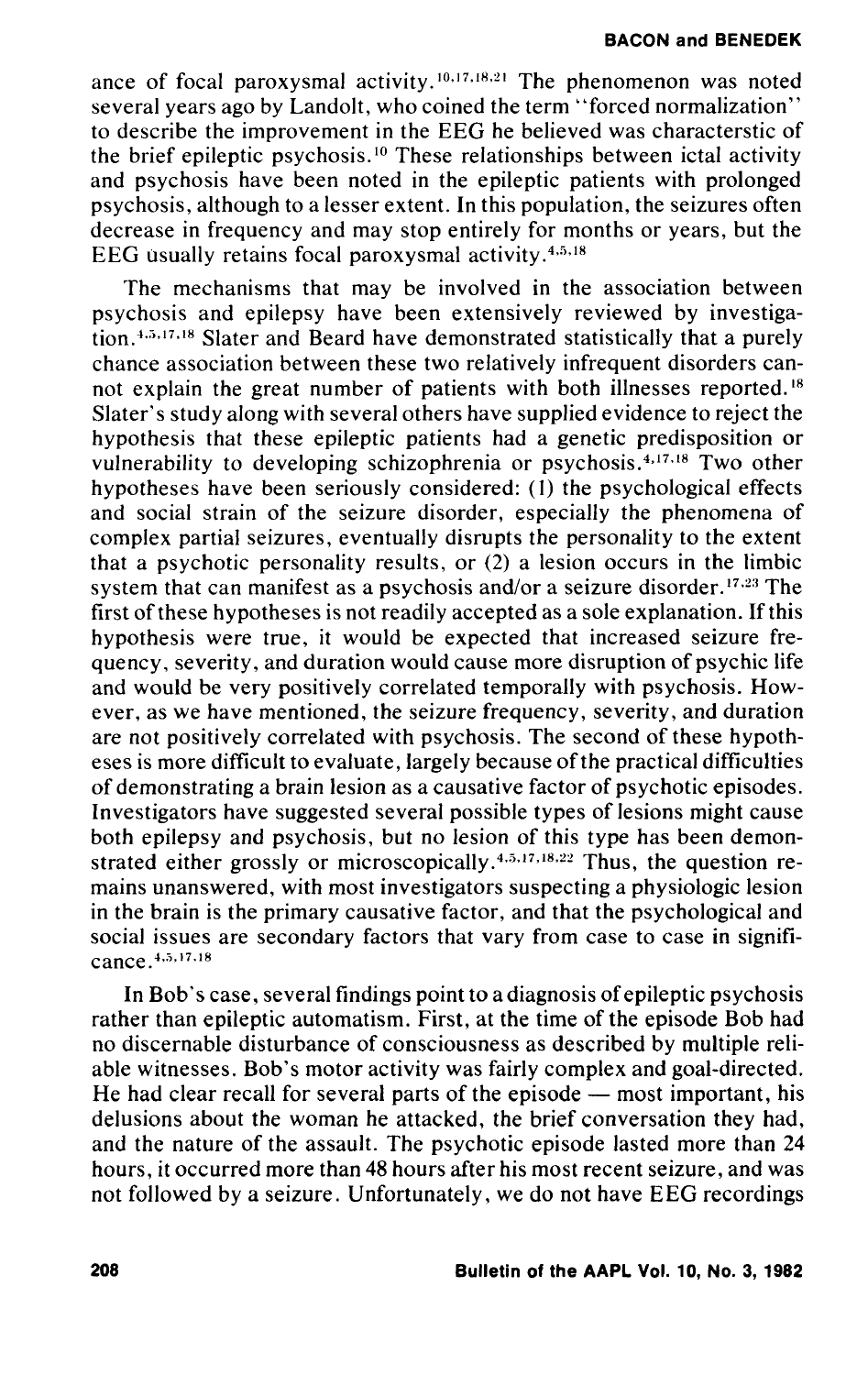### **EPILEPTIC PSYCHOSIS AND INSANITY**

from Bob either during the event or during subsequent psychotic episodes so we are unable to comment about brain activity.

In the forensic clinical report, we recommended to the court that Bob be adjudicated not guilty by reason of insanity. In the State of Michigan. a person is legally insane if" as the result of mental illness ... that person lacks substantial capacity to either appreciate the wrongfulness of his conduct or to conform his conduct to the requirements of the law.<sup> $24$ </sup> The definition of mental illness is the existence of' 'a substantial disorder of thought or mood which significantly impairs judgment. behavior, capacity to recognize reality, or the ability to cope with the ordinary demands of life.  $\mathbb{S}^{25}$  In his case, the defendant was suffering from a psychotic disorder, with symptoms including delusions and illusions that did impair his judgment and capacity to recognize reality. His conduct was based on the delusion that the woman he attacked was satanic and that God wanted him to destroy her. He did not appreciate that his conduct was wrong either legally or morally but indeed felt it was his sacred duty to attack her. Thus. in our opinion. Bob met the legal criteria in the State of Michigan to be found not guilty by reason of insanity.

#### References

- I. Gunn J. Fenton G: Epilepsy. automatism. and crime. Lancet 1: 1173-1176. 1971
- 2. Delgado-Escueta A V. Mattson RH. King L. *et £II:* The nature of aggression during epileptic seizures. New England Journal of Medicine 305 (12):711-716, September 1981
- 3. Walker AE: Murder or epilepsy? J Nerv Ment Dis 133:430. 1961
- 4. Bruens JH: Psychosis in epilepsy. Handbook of Clinical Neurology. Vinken PJ and Bruyn GW. ed. Amsterdam: North Holland Pub. Co., 1974, pp. 593-610
- 5. Lishman W A: Organic Psychiatry. London: Blackwell Scientific Publications
- 6. Dorland WAN. ed. Dorland's Illustrated Medical Dictionary. 25th ed. Philadelphia: Saunders. 1974
- 7. Gastaut H. Broughton R. Roger J. Tassinari CA: Generalized non-convulsive seizures without local onset. Handbook of Clinical Neurology. Vinken PJ and Bruyn GW. ed. Amsterdam: North Holland Pub. Co., 1974, 130-145
- 8. Belafsky MA, Carwille S, Miller P. *et al*: Prolonged epileptic twilight states: continuous records with nasopharyngeal electrodes and videotape analysis. Neurology 28:293-245. March 1978
- 9. Delgado-Escueta AV. Bascal FE. Treiman DM: Complex partial seizures on closed circuit television and EEG: a study of691 attacks in 79 patients. Annals of Neurology 11(3):292-300. March 1982
- 10. Landolt H: Serial EEG investigation during psychotic episodes in epileptic patients and during schizophrenic attacks. In Lorentz de Haas. ed. Lectures on Epilepsy. Amsterdam: Elsevier. 1958. 91- 133
- II. Lorentz de Haas AM. Magnus 0: Clinical and electroencephalographic findings in epileptic patients and during schizophrenic attacks. In Lorentz de Haas. ed. Lectures on Epilepsy. Amsterdam: Elsevier. 1958.91-133
- 12. Sacquena TP, Pazzaglia P, Baldrati A, *et al*: Status epilepticus with cognitive symptomatology in a patient with partial complex epilepsy. Eur Neurol 20:319-325. 1981
- 13. Feindel W: Temporal lobe seizures. Handbook of Clinical Neurology. Vinken PJ. Bruyn GW. ed. Amsterdam: North Holland Pub. Co., 1974, 87-107
- 14. Mayeux R. Leuders H: Complex partial status epileptic us: case report and proposal for diagnostic criteria. Neurology 28:957-961. 1978
- 15. Geier S: Prolonged psychic epileptic seizures: a study of the absence status. Epilepsia 19:431-445. 1978
- 16. Roger J. Lob H. Tassinari CA: Status epilepticus. Handbook of Clinical Neurology. Vinken PJ and Bruyn GW, ed. Amsterdam: North Holland Pub. Co., 1974, 145-189
- 17. Fenton G: Epilepsy and psychosis. Ir Med J 71 (9):315-24. June 1978
- 18. Beard A W. Slater E: The schizophrenic-like psychoses of epilepsy. Brit J Psychiat 109:95-150. 1963
- 19. Kristensen O. Sindrup EH: Psychomotor epilepsy and psychosis. Acta Neuro Scand 57 (5):361. 1978

**Bulletin of the AAPL Vol.** 10, No.3, **1982 209**